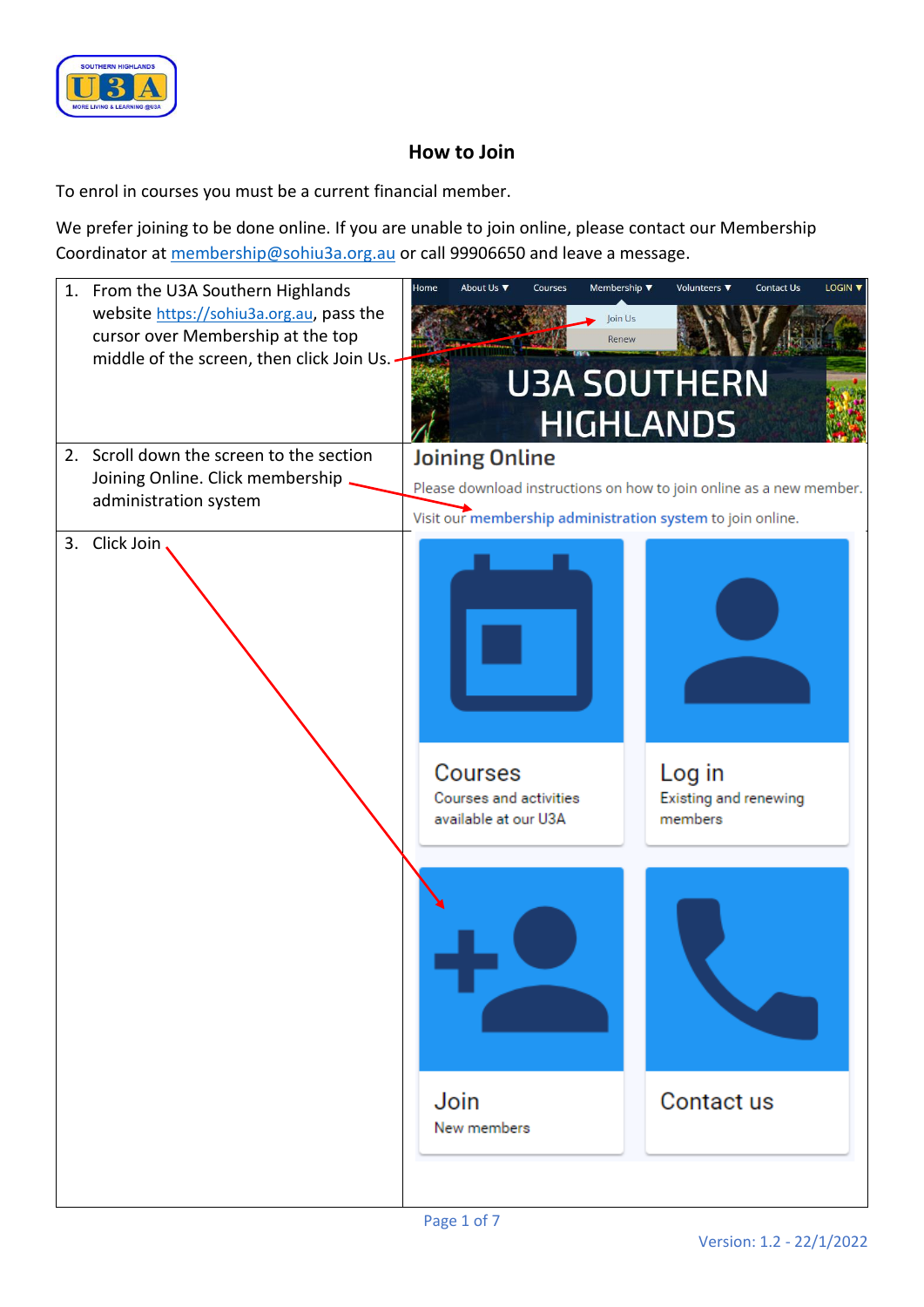

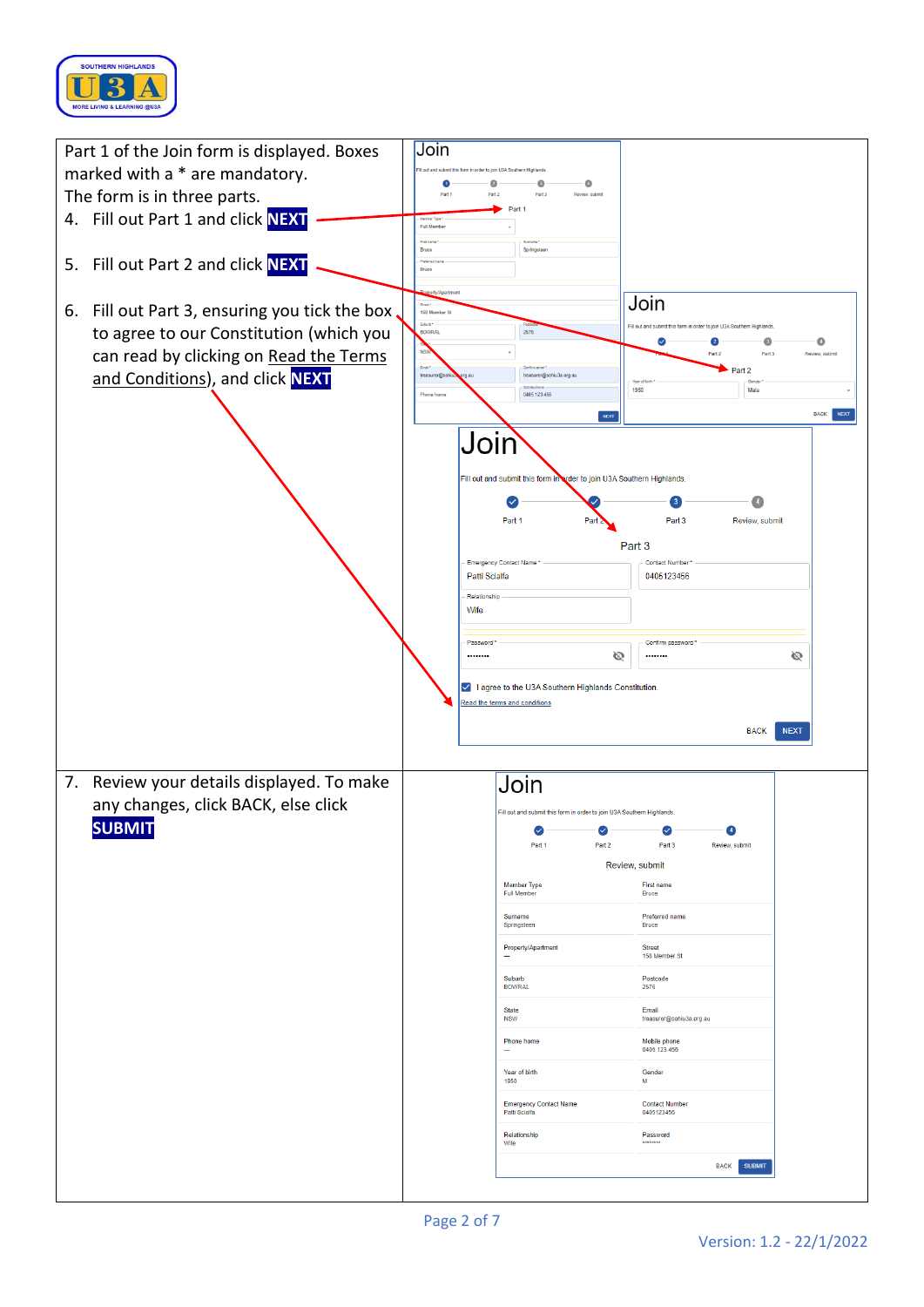

| 8. Confirmation of your membership is                                                         | Join                                                                                                                                                                 |  |  |  |
|-----------------------------------------------------------------------------------------------|----------------------------------------------------------------------------------------------------------------------------------------------------------------------|--|--|--|
| displayed; and an email sent to you.                                                          | Fill out and submit this form in order to join U3A Southern Highlands.                                                                                               |  |  |  |
| Please note your Member Number                                                                |                                                                                                                                                                      |  |  |  |
| To ensure you can enrol in courses,<br>9.                                                     | Part 1<br>Part <sub>2</sub><br>Part 3<br>Review, submit                                                                                                              |  |  |  |
| please continue to pay your                                                                   | <b>Success</b>                                                                                                                                                       |  |  |  |
| Membership Subscription by clicking                                                           | Congratulations Bruce, you have successfully joined U3A Southern Highlands.                                                                                          |  |  |  |
| <b>LOG IN</b>                                                                                 | Your member number is:                                                                                                                                               |  |  |  |
|                                                                                               | 61<br>Please write your member number down before proceeding.                                                                                                        |  |  |  |
|                                                                                               | You can now log in to U-MAS using your member number or your email address, and the password<br>that you specified when joining up just now.                         |  |  |  |
|                                                                                               | <b>LOG IN</b>                                                                                                                                                        |  |  |  |
|                                                                                               | Email:                                                                                                                                                               |  |  |  |
|                                                                                               | <b>WEBSITE</b><br><b>MEMBERSHIP SYSTEM</b><br><b>CONTACT</b>                                                                                                         |  |  |  |
|                                                                                               | <b>Welcome to U3A Southern Highlands, Bruce</b><br><b>Springsteen</b>                                                                                                |  |  |  |
|                                                                                               | <b>Congratulations Bruce Springsteen,</b>                                                                                                                            |  |  |  |
|                                                                                               | You have joined U3A Southern Highlands.                                                                                                                              |  |  |  |
|                                                                                               | Your member number is: 161.                                                                                                                                          |  |  |  |
|                                                                                               | If you have forgotten your password, you can use the "Forgot                                                                                                         |  |  |  |
|                                                                                               | password?" link near the bottom of the login page in U-MAS for<br>Members.                                                                                           |  |  |  |
|                                                                                               | We look forward to seeing you at U3A Southern Highlands.                                                                                                             |  |  |  |
| 10. Enter your Member number or email<br>address and your password and click<br><b>SUBMIT</b> | ın<br>Member no. or email address *                                                                                                                                  |  |  |  |
|                                                                                               | Password *<br>ø                                                                                                                                                      |  |  |  |
|                                                                                               | <b>SUBMIT</b>                                                                                                                                                        |  |  |  |
|                                                                                               |                                                                                                                                                                      |  |  |  |
|                                                                                               | <b>Help links</b>                                                                                                                                                    |  |  |  |
|                                                                                               | Not a member yet?<br>Forgot password?<br>C<br><b>Reset password</b><br>Join up                                                                                       |  |  |  |
| 11. Your membership details will be                                                           | A<br>Home                                                                                                                                                            |  |  |  |
| displayed. (If required, these may be                                                         | My Membership<br>ō<br>Courses                                                                                                                                        |  |  |  |
|                                                                                               | 日<br>My Membership<br>To update your details, simply edit the form below, and then click the SAVE button at the bottom of the                                        |  |  |  |
| updated and saved by clicking the SAVE                                                        |                                                                                                                                                                      |  |  |  |
| button at the bottom of the form.)                                                            | ◙<br>My Enrolments<br>form. You can also change your   PASSWORD   and view your enrolments, invoices and absences<br>Ë<br>My Invoices<br>Member Numbe<br>Member Type |  |  |  |
| On the Side Menu click Pay                                                                    | 133<br><b>Full Member</b><br>Pay Membership                                                                                                                          |  |  |  |
| Membership.                                                                                   | Membership Active<br>Membership Expiry<br>因<br>My Absences<br>No                                                                                                     |  |  |  |
|                                                                                               | ਦ<br>Cart<br>First name<br>Surname                                                                                                                                   |  |  |  |
|                                                                                               | Maria<br>Montessori<br>☑<br>Checkout<br>⊗<br>Logout                                                                                                                  |  |  |  |
|                                                                                               | Preferred name<br>Contact us                                                                                                                                         |  |  |  |
|                                                                                               |                                                                                                                                                                      |  |  |  |
|                                                                                               |                                                                                                                                                                      |  |  |  |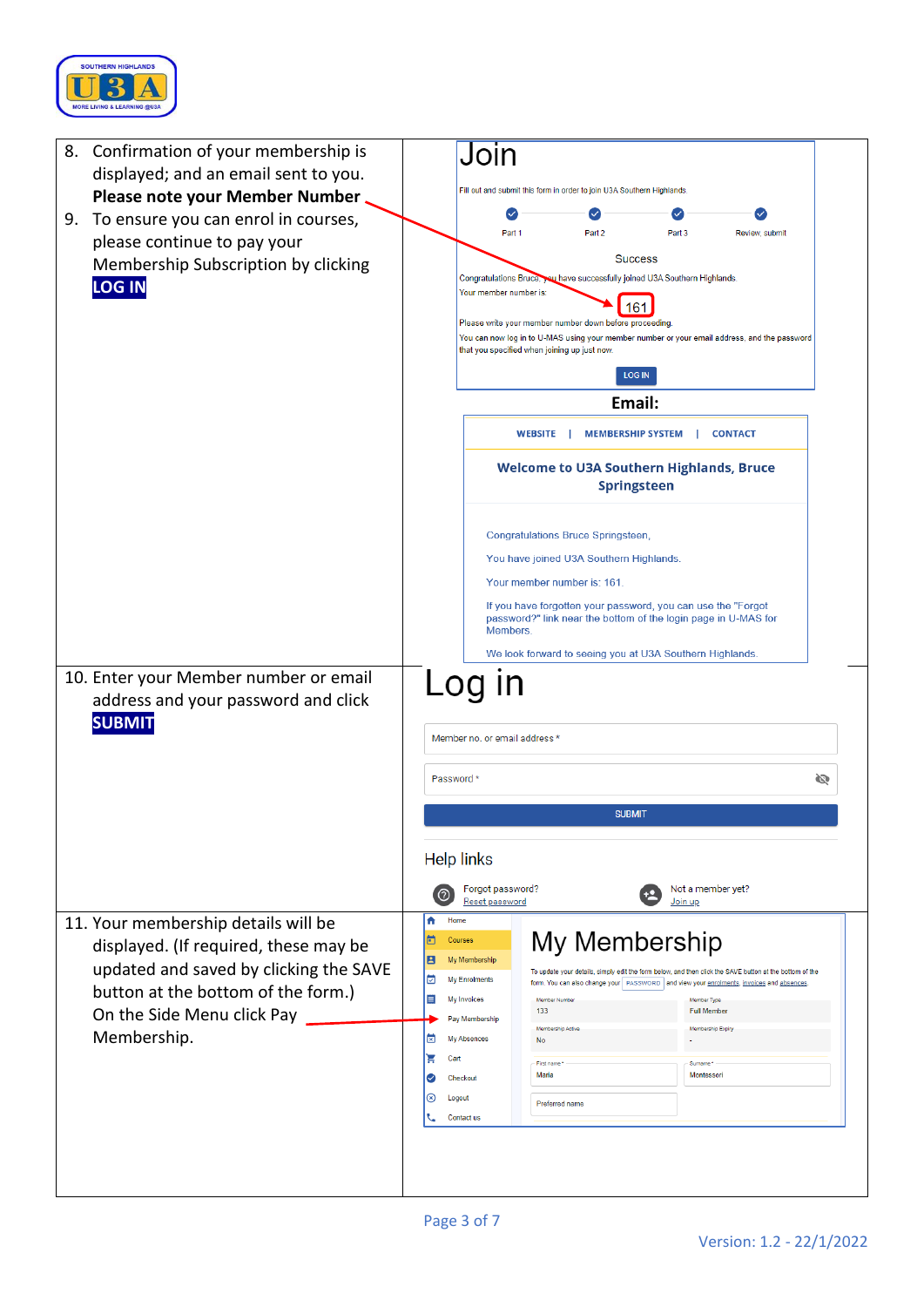

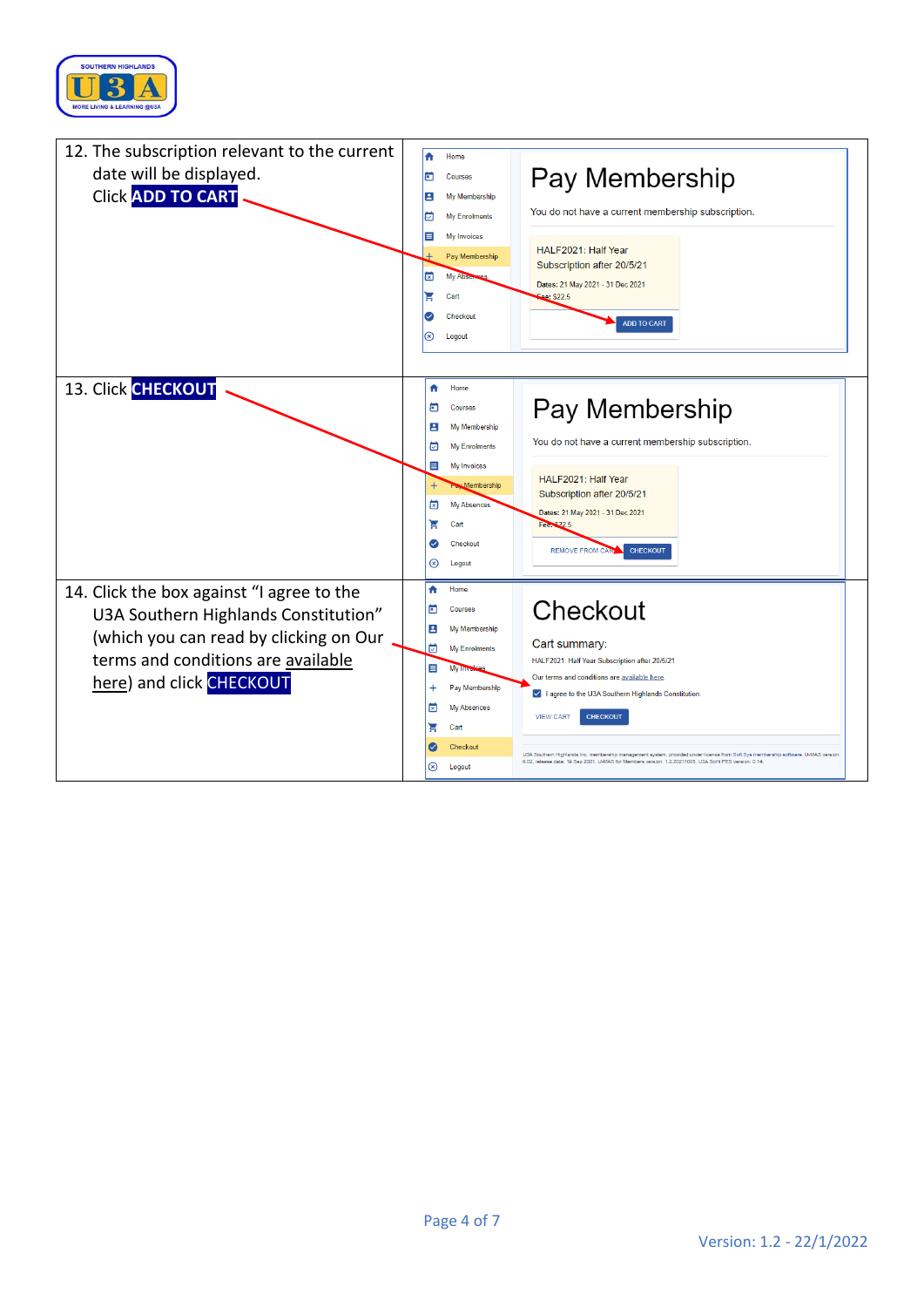

| 15. Your invoice is displayed.              | A<br>Home                                              |                                                                                                                                          |
|---------------------------------------------|--------------------------------------------------------|------------------------------------------------------------------------------------------------------------------------------------------|
| Use PayPal to pay by credit/debit card      | o<br><b>Courses</b>                                    | Checkout                                                                                                                                 |
| or from your bank account. Click the        | в<br>My Membership                                     | <b>Checkout success</b>                                                                                                                  |
| Pay with PayPal button. -                   | ⊡<br><b>My Enrolments</b>                              | Total due is \$22.50.                                                                                                                    |
| Alternatively, go to step 22 to pay by      | ≣<br>My Invoices<br>$\scriptstyle +$<br>Pay Membership | Available payment methods are shown at the bottom of the invoice below.                                                                  |
| cheque.                                     | <b>My Absences</b><br>$\mathbf{x}$                     | Pay with Pay Pal<br>DOWNLOAD F                                                                                                           |
|                                             | ਦ<br>Cart                                              |                                                                                                                                          |
| Note:                                       | Checkout<br>$\bullet$                                  | <b>INVOICE</b>                                                                                                                           |
| U3A Southern Highlands preferred            | ⊛<br>Logout                                            | <b>Invoice ID: 131-71</b><br>U3A Southern Highlands Inc.                                                                                 |
|                                             | Contact us                                             | Date: 6 Nov 2021<br>Incorporation: 987 8806<br>ABN: 82 452 155 213                                                                       |
| payment method is through PayPal.           | <b>U3A Southern Highlands</b>                          | <b>Bill to:</b><br>3 Alice Avenue<br>Gabriela Mistral<br>Bowral NSW 2576                                                                 |
| We recommend setting up a PayPal            | SOUTHERN HIGHLANDS<br>131                              | Member no: 131<br>Postal address:<br><b>131 Member Street</b><br>P O Box 421                                                             |
| account identifying your credit/debit       | ORE LIVING & LEARNING @ UI                             | <b>BOWRAL</b><br>Bowral NSW 2576<br><b>NSW 2576</b>                                                                                      |
| card or bank account as the payment         |                                                        | E: anne.m.royds@gmail.com<br>Mob: 0405 123 456                                                                                           |
| method. The payment process is much         |                                                        | Name<br>Start date<br>Status<br>Code<br>Fee                                                                                              |
| quicker as you do not have to enter all     |                                                        | <b>HAI F2021</b><br>Half Year Subscription after 20/5/21<br>21 May 2021<br>Enrolled<br>\$22.50                                           |
| your card & address details every time      |                                                        | \$22.50                                                                                                                                  |
| you make a payment.                         |                                                        | Total                                                                                                                                    |
| The PayPal method also has the              |                                                        | Paid<br>\$0.00                                                                                                                           |
| following advantages:                       |                                                        | \$22.50<br>Due                                                                                                                           |
| It is a simple one-step process             |                                                        | <b>PayPal or credit</b><br>Other payment methods:<br>card:<br>- Cheque by mail, sent to:                                                 |
| The transaction process is very<br>г        |                                                        | Use the PayPal<br>U3A Southern Highlands Inc.<br>button above this<br>P. O. Box 421                                                      |
| secure                                      |                                                        | invoice. You can use<br>Bowral NSW 2576<br>a credit card even if<br>vou don't have a                                                     |
| It reduces the potential for errors as<br>п |                                                        | If paying by cheque, please make it out<br>to U3A Southern Highlands Inc., and<br>PayPal account.<br>write Invoice ID 131-71 on the back |
| bank details & reference numbers            |                                                        |                                                                                                                                          |
| do not need to be remembered.               |                                                        |                                                                                                                                          |
|                                             |                                                        |                                                                                                                                          |
| This in turn reduces the time spent         |                                                        |                                                                                                                                          |
| by our volunteers reconciling               |                                                        |                                                                                                                                          |
| payments                                    |                                                        |                                                                                                                                          |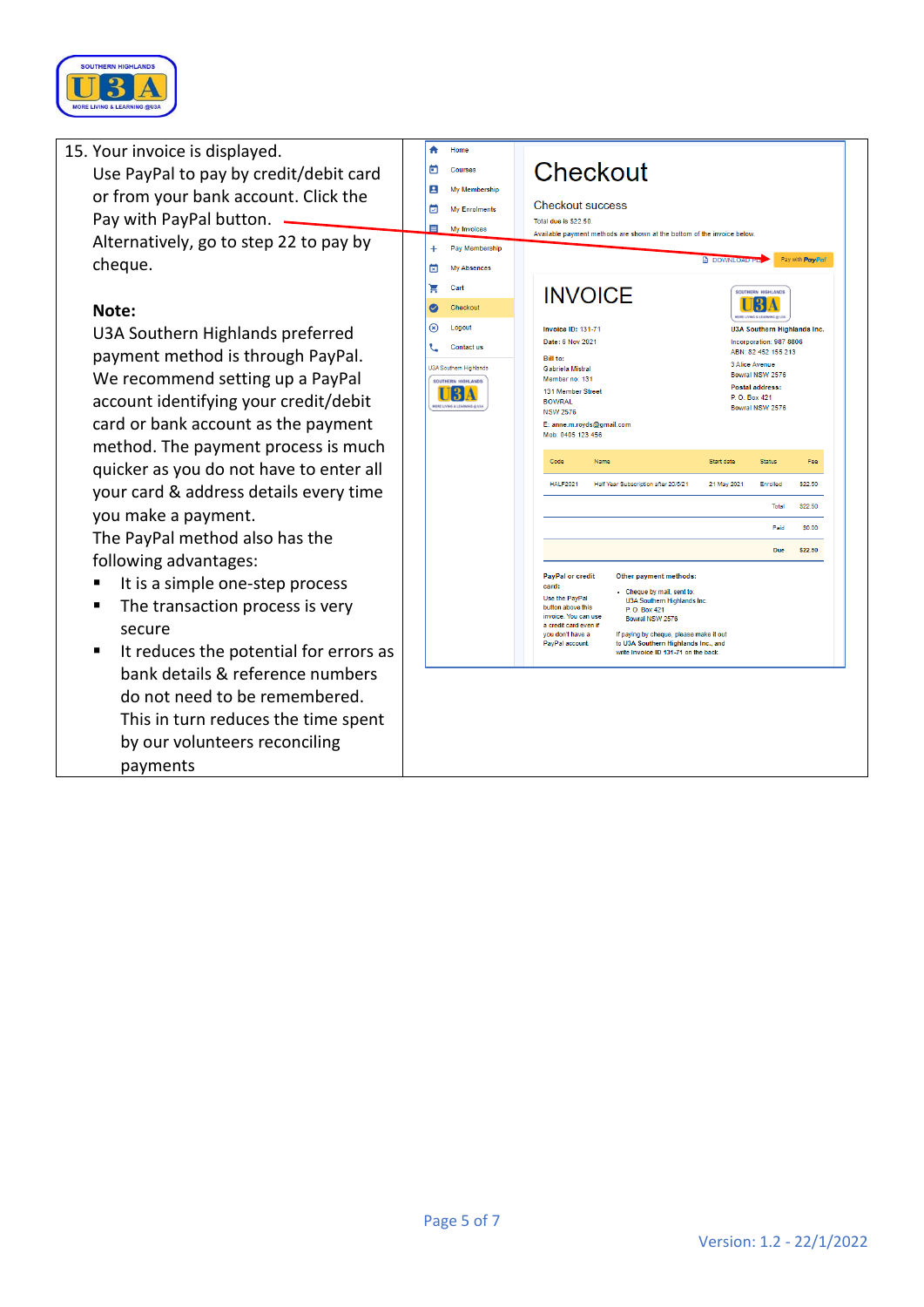

| Log in to your PayPal account - Google Chrome<br>□<br>×                                                           | <b>P</b> PayPal                                                                         | $\Box$ \$22.50 AUD $\vee$                                                                                    |
|-------------------------------------------------------------------------------------------------------------------|-----------------------------------------------------------------------------------------|--------------------------------------------------------------------------------------------------------------|
| m sandbox.paypal.com/checkoutnow?sessionID=uid_5aa4d3b334_mde6                                                    |                                                                                         |                                                                                                              |
| <b>PayPal</b>                                                                                                     | Hi John!                                                                                |                                                                                                              |
| Pay with PayPal<br>With a PayPal account, you can be eligible for Refunded<br>Returns, Buyer Protection and more. | Ship to<br>John Doe<br>1 Cheeseman Ave Brighton East, Melbourne VICTORIA 3001<br>Change |                                                                                                              |
| treasurer@sohiu3a.org.au                                                                                          | Make this my preferred shipping address                                                 |                                                                                                              |
| Password                                                                                                          | identity check.                                                                         | To use your balance next time, go to your PayPal account for an                                              |
| Stay logged in for faster purchases (?)                                                                           | Pay with<br>National Australia Bank<br>$\bullet$<br>冝<br>Cheque ••••3570                | \$22.50<br><b>AUD</b>                                                                                        |
| Log In                                                                                                            | Backup: VISA **** 4337<br>Make this my preferred way to pay                             |                                                                                                              |
| Having trouble logging in?<br>$\Omega$                                                                            | Visa                                                                                    |                                                                                                              |
| Pay with a Card                                                                                                   | Debit ••••4337<br>$+$ Link credit or debit card                                         |                                                                                                              |
| 16. If you have a PayPal account, simply                                                                          |                                                                                         | View PayPal Policies and your payment method rights.                                                         |
| enter your PayPal email address &                                                                                 |                                                                                         |                                                                                                              |
|                                                                                                                   |                                                                                         |                                                                                                              |
|                                                                                                                   |                                                                                         | <b>Pay Now</b>                                                                                               |
| password, click Log In and go to step                                                                             |                                                                                         | 17. Click Pay Now and go to step 20.                                                                         |
| 17.                                                                                                               |                                                                                         |                                                                                                              |
| If you want to pay with a credit/debit                                                                            |                                                                                         |                                                                                                              |
| card, click Pay with a Card and go to                                                                             |                                                                                         |                                                                                                              |
| step 18.                                                                                                          | <b>P</b> PayPal<br>$\overline{\mathbb{R}}$ \$22.50 AUD $\vee$                           |                                                                                                              |
|                                                                                                                   |                                                                                         |                                                                                                              |
| a) Ensure the country shown is                                                                                    | <b>PayPal Guest Checkout</b><br>We keep your financial information securely encrypted.  |                                                                                                              |
| Australia, if not select it from the                                                                              | Country/region                                                                          |                                                                                                              |
| drop-down box.                                                                                                    | $\checkmark$<br>Australia                                                               |                                                                                                              |
| b) Enter your card, address, and                                                                                  | ு<br><b>VISA <i>COMEX <u>Propins</u></i></b>                                            |                                                                                                              |
| contact details                                                                                                   | Card number                                                                             | <b>Contact details</b>                                                                                       |
| Either click the box to sign up for a<br>c)                                                                       |                                                                                         | Phone type<br>Phone number                                                                                   |
| PayPal account and enter a                                                                                        | MM/YY<br>- e<br><b>CVV</b>                                                              | ÷<br>$+61$<br>Mobile                                                                                         |
| password; or click No, I don't want                                                                               | <b>Billing address</b>                                                                  | Email<br>treasurer@sohiu3a.org.au                                                                            |
| an account now                                                                                                    | First name<br>Last name                                                                 | Enjoy all the benefits of PayPal                                                                             |
| Click the box to say you agree to<br>d)                                                                           |                                                                                         | The protection you deserve.<br>Creating a PayPal account is optional, but you'll get Buyer                   |
|                                                                                                                   | Address line 1                                                                          | Protection on all eligible purchases and be able to<br>check out more quickly every time you shop. See terms |
| PayPal's Privacy Statement                                                                                        | Address line 2 (optional)                                                               | Create a PayPal account? (It only takes a moment.)                                                           |
| <b>Click Continue</b><br>e)                                                                                       | Suburb                                                                                  | Yes, I'd like to sign up for a PayPal account.                                                               |
| 18. Pay with a Card:                                                                                              |                                                                                         |                                                                                                              |
|                                                                                                                   | ate/territory                                                                           | Create password                                                                                              |
|                                                                                                                   | Postcode                                                                                | No, I don't want an account now.                                                                             |
|                                                                                                                   | Shipping address same as billing address                                                | <b>Continue</b>                                                                                              |